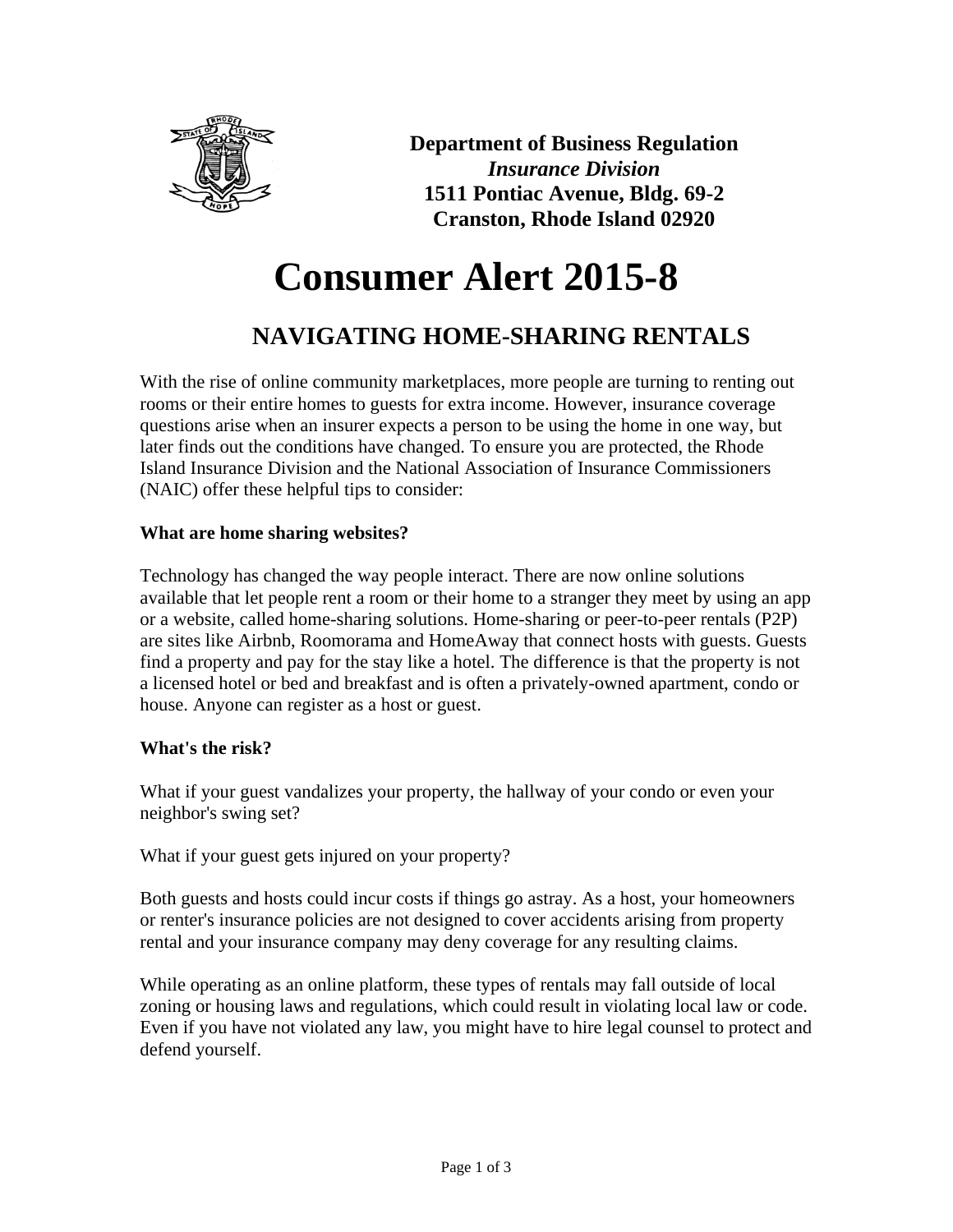### **How can you protect yourself as a host?**

Accidents can happen, anytime, anywhere. Even if you take preventative measures, someone could trip over a rug or fall over their feet, causing injury.

Most homeowners policies provide coverage if a home visitor falls and is injured. However, that is likely not the case if a paying guest falls in your home, because coverage may not be intended for commercial use. And without liability insurance protection from the company facilitating the host agreement, your homeowners or renter's insurance policy might leave you with no coverage.

Homeowners policies vary, but usually exclude or provide very limited coverage for homeowners who are running a business in their home. Once you begin earning income from renting out your home or a room, you are probably considered a home-based business. If you lease out a room or your entire home for profit, your insurer could claim you're essentially running a hotel or bed and breakfast and deny coverage. However, if you seldom rent out your home, your insurer might provide coverage. A renter's insurance policy is subject to the same limitations as a homeowners insurance policy.

To make sure you are protected, talk to your agent about your situation and participation in this activity. If you only occasionally rent a room or your house, your current homeowners insurer might be willing to provide an endorsement to protect you. However, if you plan to rent your house for a long term or if you plan to frequently rent out a room or the whole house, then purchasing a landlord policy (also known as landlord property insurance or rental coverage for landlords) might be your best option. A landlord insurance policy will cover your home, structures on the property, property contents that you own (such as appliances and furniture), lost rental income due to building damage, legal fees and liability protection.

Some experts recommend only renting to guests who have homeowners, renter's or personal liability insurance and are able to show proof they are insured. Then if your property is damaged, you could file a claim under the guest's policy.

#### **How can you protect yourself as a guest?**

Your own homeowners, renter's or personal liability insurance policy will generally protect you even as a guest if you happen to cause damage to a host's property. But understand that per Airbnb's user agreement, the company reserves the right to make a claim under your homeowners or renter's policy for any damage or loss you cause to an accommodation. Other P2P companies may have similar agreements so make sure to check their terms of use.

#### **What else do I need to know?**

Currently, Airbnb provides host protection insurance with coverage up to \$1 million if a third-party claims bodily injury or property damage against you as a host. This liability